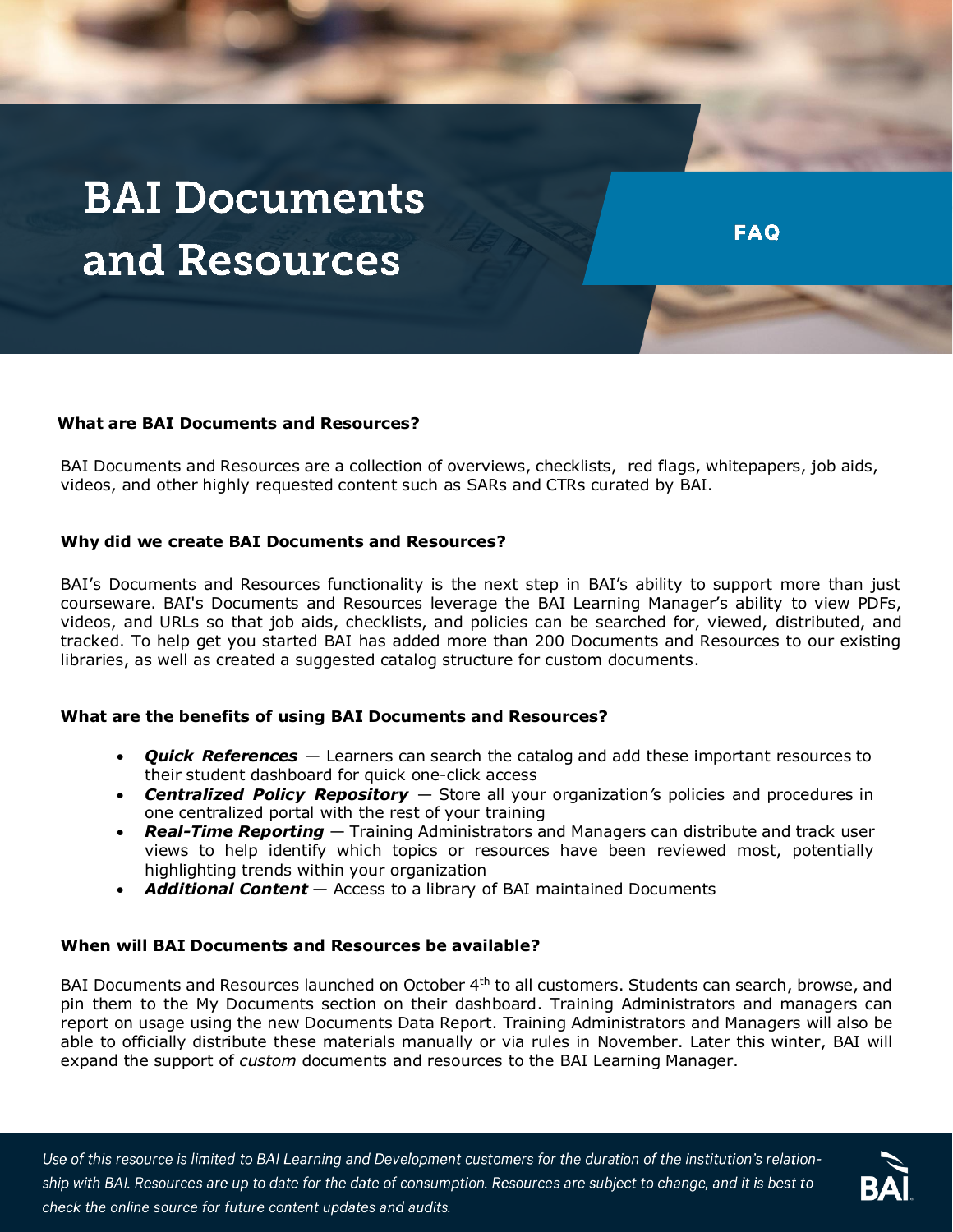# **BAI Documents** and Resources

# **What are a few examples of titles included in BAI Documents and Resources?**

- *"*Completing a CTR*"*
- *"*Mortgage Origination Checklist*"*
- *"*Fair Lending Considerations: Avoiding Discrimination*"*
- *"*Elder Financial Abuse Red Flags*"*

Contact [your BAI representative](https://ld-connect.bai.org/learning-manager/technical-support/) to learn more about BAI Documents and Resources. Future releases will be developed based on customer feedback.

**FAQ** 

### **Am I able to distribute a document the same way we do courses?**

Yes, in November TAs and Managers will be able to distribute them manually or via rules just like courses; however, documents are not considered required assignments and do not contain due dates. Distributed documents will be added to students My Documents section in their dashboard. Students will be able to drop distributed documents from their dashboard at their discretion.

#### **Is BAI going to provide guidance on which documents should be distributed for different roles?**

Suggestions on which BAI Documents and Resources are applicable to learners based on role will be made available to help you get started utilizing this content. For more information, click [here.](https://ld-connect.bai.org/compliance/documents-resources/)

# **How does the "My Documents" functionality work?**

The new My Documents section in the student dashboard allows learners to save and quickly access documents and resources that are important to them. It can include documents added by students themselves if they click "add to My Documents" next to documents in the catalog, and documents managers and training administrators may have distributed to them. Regardless the source, students may drop documents from their My Documents section if they no longer wish to view the material.

#### **Will documents show up on students' transcripts?**

Yes, as your users access documents in the BAI Learning Manager their views are tracked within their transcripts, alongside course completions.

# **Is there a report I can run to show document views?**

Yes, you can track and report user views independently from required training, via a new report called the "Documents Data Report." Here, you can see who has viewed a document, when, and how many times.

Use of this resource is limited to BAI Learning and Development customers for the duration of the institution's relationship with BAI. Resources are up to date for the date of consumption. Resources are subject to change, and it is best to check the online source for future content updates and audits.